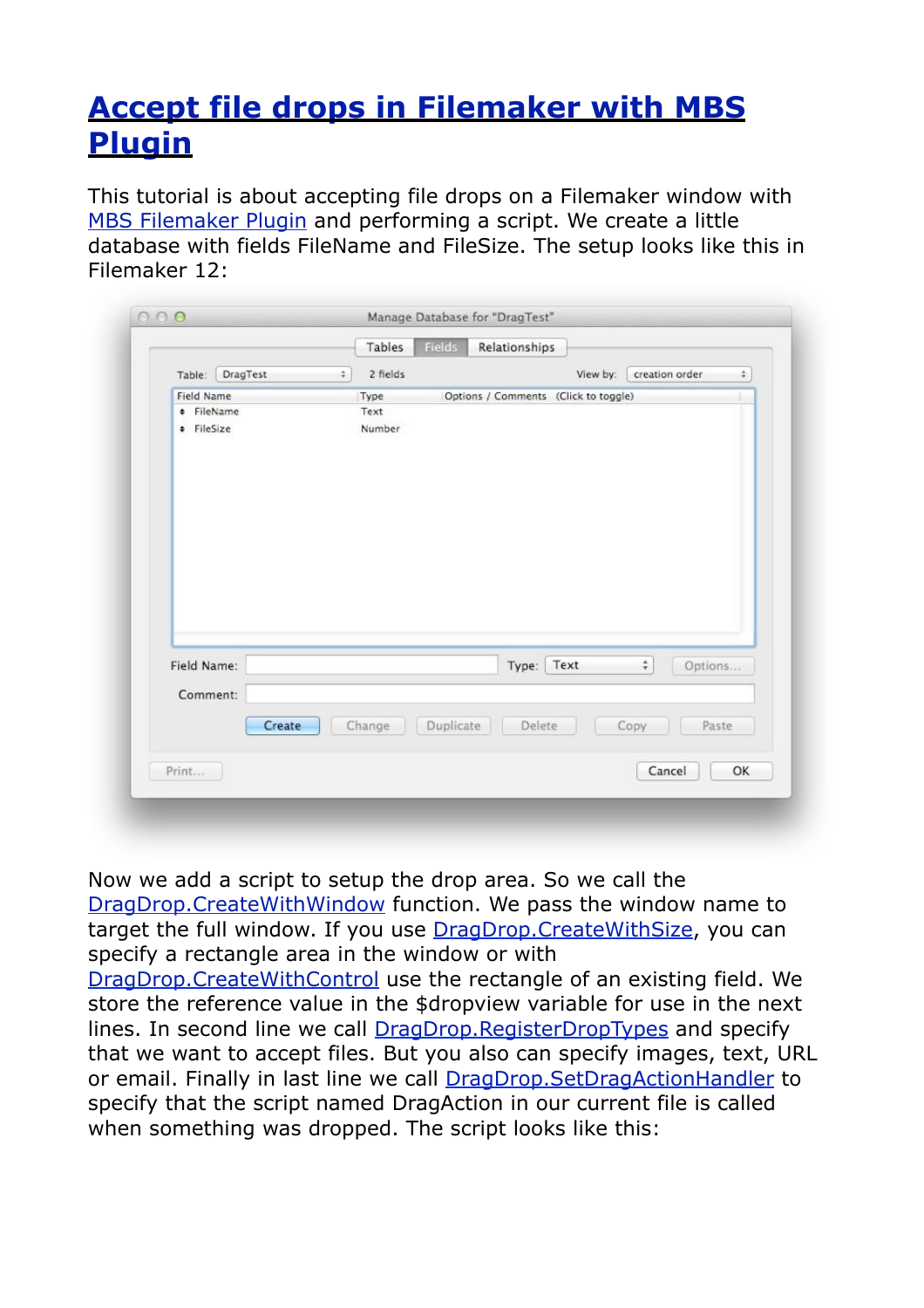| View: all by category                                                                                                                                                                                         | # Script Name: SetupDrop                                                                                                                                                                                                                                                                  |  |
|---------------------------------------------------------------------------------------------------------------------------------------------------------------------------------------------------------------|-------------------------------------------------------------------------------------------------------------------------------------------------------------------------------------------------------------------------------------------------------------------------------------------|--|
| Control<br>Perform Script<br>Pause/Resume Script<br><b>Exit Script</b><br><b>Halt Script</b><br>If.<br>Else If<br>Else<br>End If<br>Loop<br>Exit Loop If<br>End Loop<br>Allow User Abort<br>Set Error Capture | Set Variable [Sdropview; Value:MBS( "DragDrop.CreateWithWindow"; Get(WindowName))]<br>Set Variable [Sresult; Value:MBS( "DragDrop.RegisterDropTypes"; Sdropview; "file")]<br>Set Variable [Sresult: Value:MBS("DragDrop.SetDragActionHandler": Sdropview: Get (FileName ): "DragAction")] |  |
| Set Variable                                                                                                                                                                                                  | <b>Script Step Options</b>                                                                                                                                                                                                                                                                |  |
| Install OnTimer Script<br>Navigation<br>Go to Layout<br>Go to Record/Request/Page<br>Go to Related Record<br><b>Co to Portal Row</b>                                                                          |                                                                                                                                                                                                                                                                                           |  |
| <b>Show Compatibility</b>                                                                                                                                                                                     | Enable<br>Clear<br>Duplicate                                                                                                                                                                                                                                                              |  |
| Desktop                                                                                                                                                                                                       | Run script with full access privileges<br>$\ddot{ }$                                                                                                                                                                                                                                      |  |

In drag action script, we first pick the script parameter. This script parameter is the same value as we have in the \$dropview variable in the other script. But as you can have multiple drop areas, this parameters gives you a possibility to know which one was hit. Also we need this value for calling **DragDrop.GetPath**. So we have now the first path in the variable \$path. This path is now stored in FileName field and also we call [Files.FileSize](http://www.mbsplugins.eu/FilesFileSize.shtml) to get the file size.

| View: all by category                                                                                                                                                                                                                           | # Script Name: DragAction                                                                                                                                                                                  |  |  |
|-------------------------------------------------------------------------------------------------------------------------------------------------------------------------------------------------------------------------------------------------|------------------------------------------------------------------------------------------------------------------------------------------------------------------------------------------------------------|--|--|
| Control<br>Perform Script<br>Pause/Resume Script<br><b>Exit Script</b><br>Halt Script<br>If<br>Else If<br>Else<br>End If<br>Loop<br>Exit Loop If<br>End Loop<br>Allow User Abort<br>Set Error Capture<br>Set Variable<br>Install OnTimer Script | Set Variable [Spath; Value:MBS("DragDrop.GetPath"; Get(ScriptParameter))]<br>Set Field [DragTest::FileName; Spath]<br>Set Field [DragTest::FileSize; MBS("Files.FileSize"; \$path)]<br>Script Step Options |  |  |
| Navigation<br>Go to Layout<br>Go to Record/Request/Page<br>Go to Related Record<br>Go to Portal Row                                                                                                                                             |                                                                                                                                                                                                            |  |  |
| <b>Show Compatibility</b>                                                                                                                                                                                                                       | Clear<br>Enable<br>Duplicate                                                                                                                                                                               |  |  |
| Desktop                                                                                                                                                                                                                                         | Run script with full access privileges<br>$\ddot{\phantom{0}}$                                                                                                                                             |  |  |

Now you can test it. Simply drop a file on the window and you see path and file size in the database window: